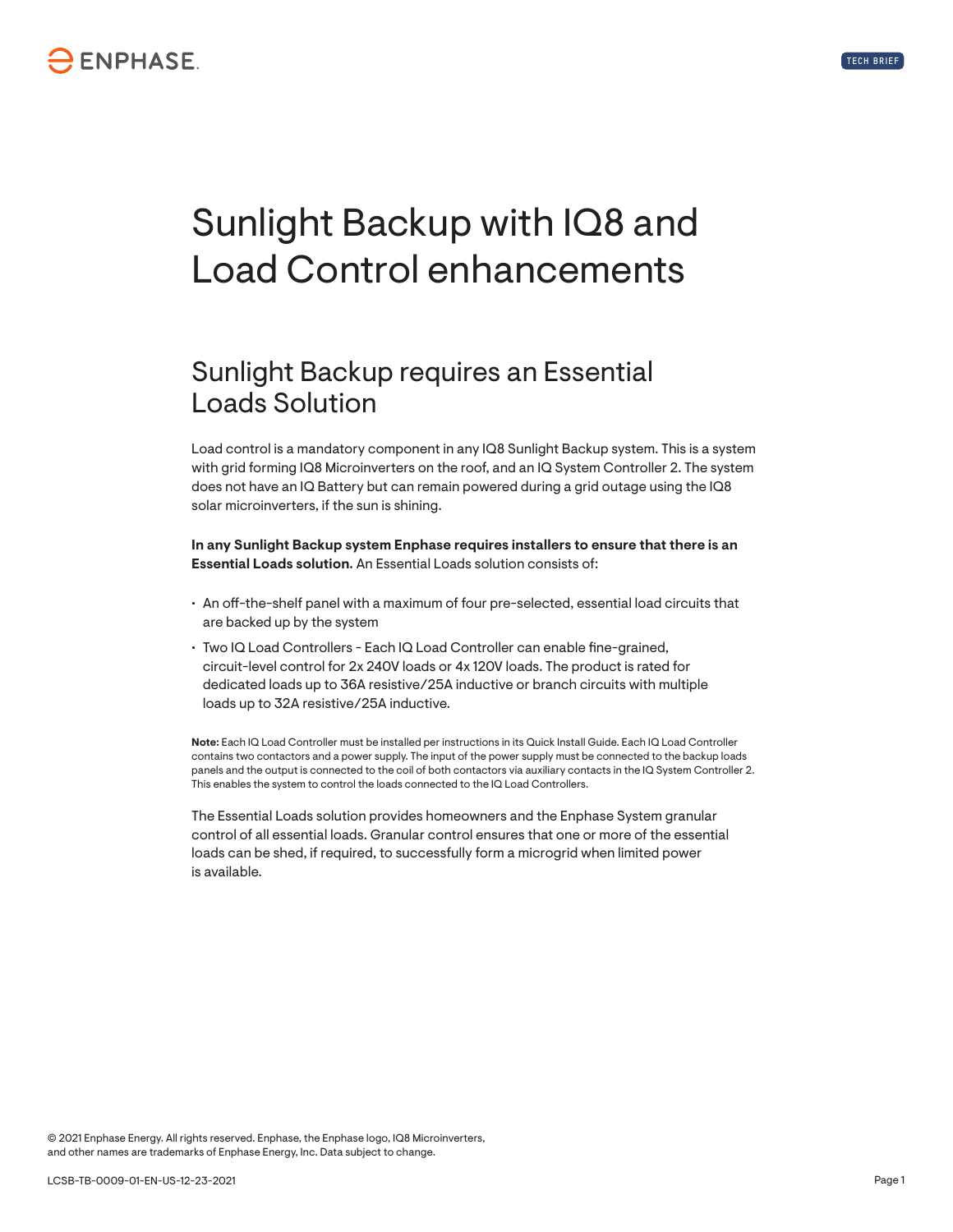## Load Control software enhancements with Gateway software 7.0

Gateway software 7.0 brings in support for IQ8-based systems and includes enhancements to the load control feature. These enhancements are only available when using IQ System Controller 2.

When commissioning a gateway running software version 7.0 or higher with Installer app version 3.24.0 or higher:

- The Installer app automatically detects a Sunlight Backup use case by the presence of grid forming IQ8 solar microinverters and the IQ System Controller 2, as well as the absence of IQ Batteries
- Once the app has detected a Sunlight Backup use case it requires installers to scan 2x IQ Load Controllers to proceed with commissioning
- For a Sunlight Backup use case the Installer app will automatically set all controlled loads to the Scheduled mode with a fixed time window of 9am to 4pm local time. This means all essential loads are available only between 9am to 4pm local time if the system is running off-grid i.e., during a grid outage. This is to ensure that the system provides backup to loads only during time periods where there is typically adequate sunlight and avoids multiple restarts of loads

The new scheduled mode for Load Control is also available to use with other backup use cases with IQ8 and IQ Batteries.

- For backup use cases that include IQ Batteries (Home Essentials Backup and Full Grid Independence) the homeowner can change the schedule to any preferred time using the Enphase App
- For the Sunlight Backup use case the homeowner can change the schedule to a time within 9am to 4pm local time

Even with the scheduled mode there can be instances when load power requirements exceed available power from the sun. This can be due to a cloudy day, shading due to trees etc. The system software has been built to intelligently handle microgrid collapses and provide the maximum chance of successfully restoring power to the home.

- When the system is running off-grid, the system will shutdown if the available power is not sufficient to meet requirements
- After a short delay the system will restart or blackstart using the power available from IQ8 solar microinverters
- The system software uses the granular control of loads to try each load individually after restarting
- Loads that repeatedly cause a system shutdown are shed automatically after a few tries so that the homeowner gets the microgrid back with the loads that can be supported
- The homeowner can manually reconnect a load that was shed if they believe that the power available has increased (for example during noon time when irradiance from the sun increases)
- All loads are connected back to the system when the system connects back to the utility grid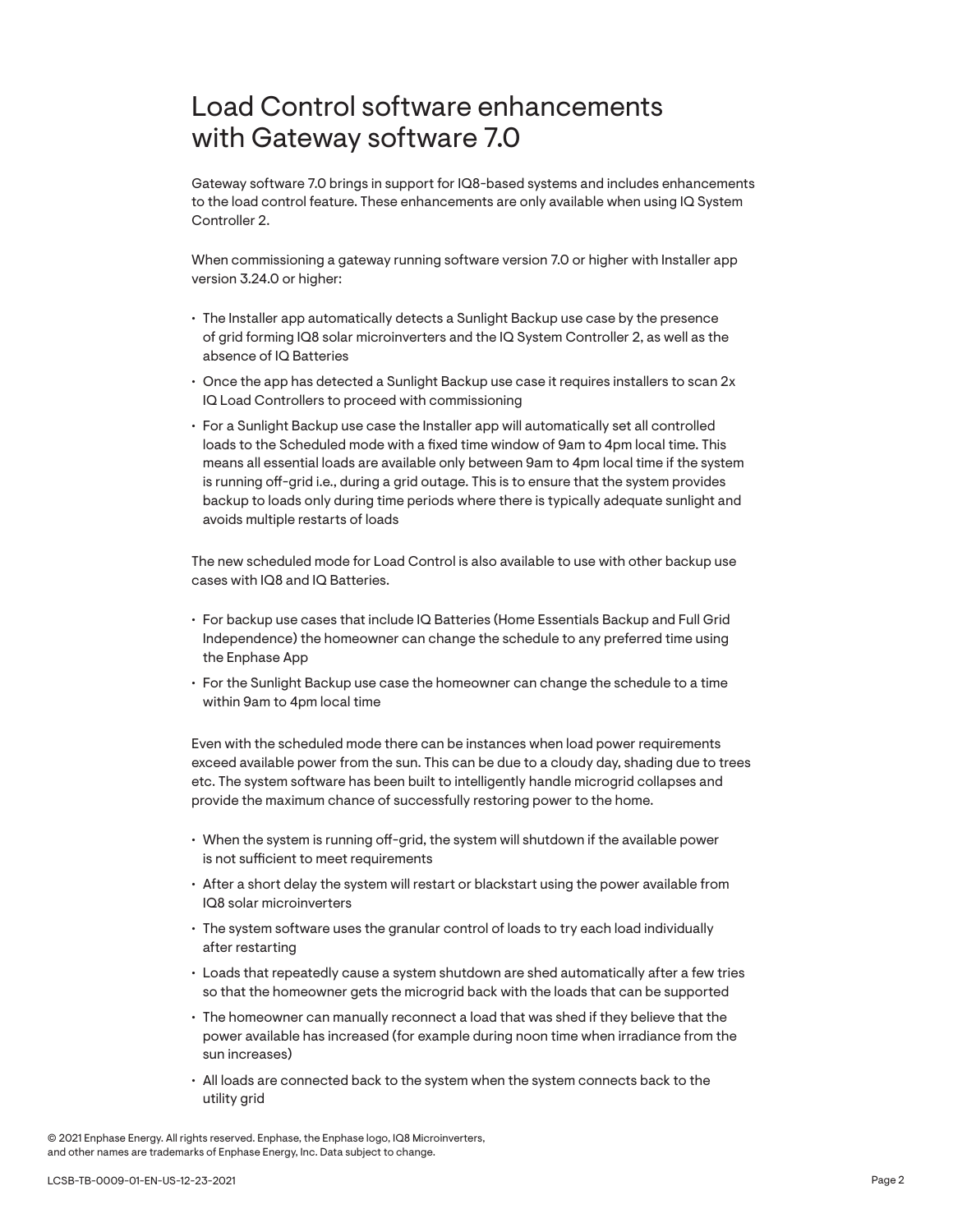## System restart timing and Load Control priority

This section provides timing details and Load Control priorities for system designers.

- When the system shuts down i.e., microgrid collapses, all the essential loads are powered off since there is no power in the system
- If there is sunlight available, the system can take up to ~2 minutes to restart (also referred to as blackstart) and power on the loads. At this point any loads backed-up by the IQ System Controller 2, that do not have Load Control, will turn on. To avoid heavy loads from repeatedly collapsing the system it is vital to use load control with such loads
- Next IQ System Controller 2 will power controlled loads in a pre-determined order
	- Within a few milliseconds of the loads directly connected to the IQ System Controller 2 being powered on, the load controlled by the NC1 auxiliary contact will also be powered on. Enphase recommends using NC1 to control the branch circuit that has the internet modem and router
	- Loads controlled by the remaining auxiliary contacts (NC2, NO1, NO2 in that order) are then powered on, with 22 seconds of gap in between
	- If there is a system shutdown within 22 seconds of a load being powered on, then system considers that load to be responsible for the collapse
	- If a load causes 5 system shutdowns the system disables that load i.e., the load is powered off and will not be automatically powered on while the system is off-grid. The homeowner can use the Enphase App to turn the load on when irradiance increases (for example in the afternoon)
	- If the load is successfully powered for more than 5 minutes, the system will reset the collapse/shutdown counter for that load. For example, consider a load that has already caused the system to shutdown 3 times. During the next blackstart, the microgrid does not collapse for 5 minutes after adding the load to the microgrid. In this case, the system will reset the shutdown counter for the load and will shed the load only if it causes a fresh set of 5 system shutdowns
	- All loads that have been automatically shed will be powered on automatically when the system connects back to the grid or connects to a generator

The table below shows a timeline from system shutdown till the point when all loads are connected back to the system. Note that this table assume all loads can be successfully powered on the first try post system restart. The sequence below will repeat if there are successive failures. If any load causes up to 5 system shutdowns that particular load will be skipped and the 22 seconds delay associated with that load will also be skipped during the next system restart.